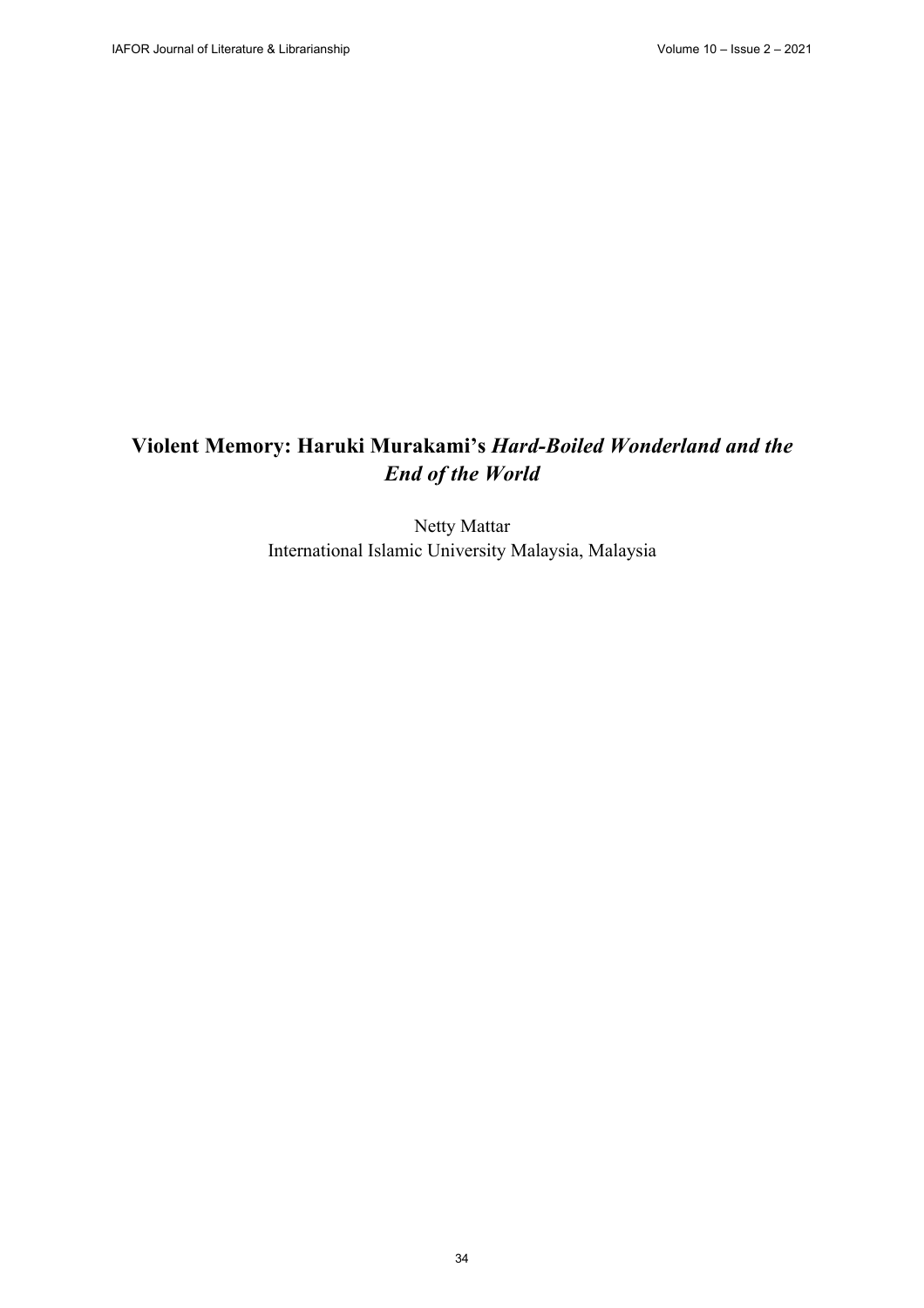#### **Abstract**

Modern information technologies have radically transfigured human experience. The extensive use of mnemonic devices, for instance, has redefined the subject by externalizing aspects of inner consciousness. These transformations involve the incorporeal but deeply felt, violent dislocations of human experience, traumas that are grounded in reality but which challenge symbolic resources because they are difficult to articulate. I am interested in how the unseen wounding of mnemonic intervention is registered in the "impossible" language of speculative fiction (SF). SF is both rooted in the "real" and "estranged" from reality, and thus able to give form to impossible injuries. This paper argues that Haruki Murakami uses the mode of SF in his novel, *Hard-Boiled Wonderland and the End of the World,* to explore how mnemonic substitutes interfere with the complex process of remembering World War II in Japan. I will demonstrate how, through SF, Murakami is able to give form to an unseen crisis of memory in postwar Japan, a crisis marked by the unspeakable shock of war and by the trauma that results from the intrusion of artificial memories upon one's consciousness of history.

*Keywords*: commemoration, *Hard-Boiled Wonderland and the End of the World*, Haruki Murakami, speculative fiction, trauma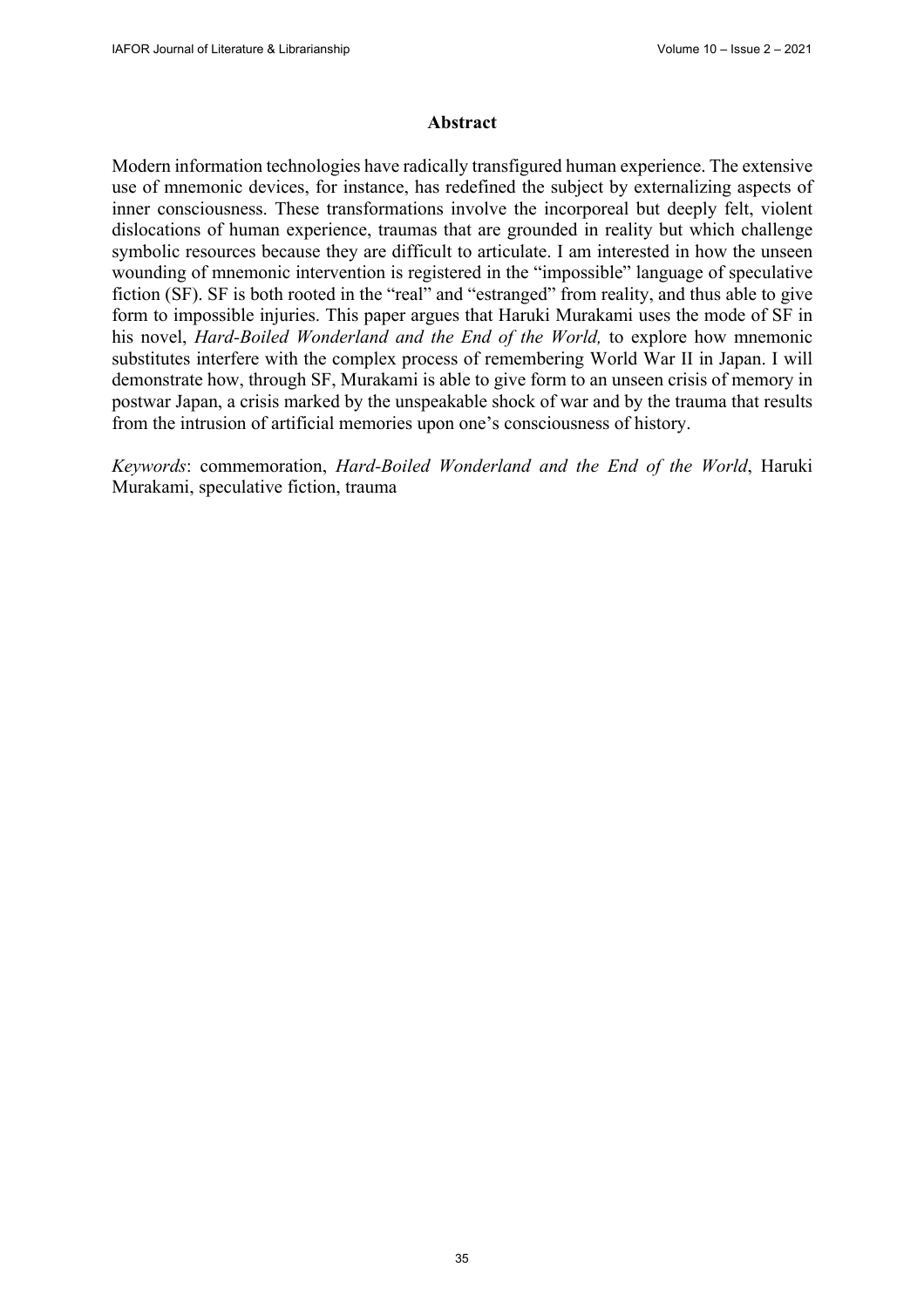"…there is no document of civilization which is not at the same time a document of barbarism."

(Walter Benjamin, 1968, p. 248)

The violence done by technology is manifold and far-reaching. From the destruction caused by modern military weapons, to the toxic effects of industrial pollutants, technology-facilitated physical violence has become increasingly severe over the years. There are other forms of technological violence equally profound, though less perceptible to us. Modern information and communication technologies have radically collapsed space and transformed time, transfiguring our concepts of historical consciousness. These subtler technological transformations involve incorporeal but still violent dislocations of human experience. These dislocations constitute trauma,<sup>1</sup> a wounding of the human psyche. Yet, because these wounds are invisible, they are difficult to identify or acknowledge. I am interested in how such wounds are registered in the "impossible" language of speculative fiction<sup>2</sup> (SF). This paper explores how Haruki Murakami's SF novel, *Hard-Boiled Wonderland and the End of the World,* conveys the unseen wounds of postwar commemoration, a technological reshaping of memory that encourages forgetting and prevents healing.

Trauma is an experience constitutive of modernity (Micale and Lerner, 2001, p. 10), and many consider the modern subject "inseparable from the categories of shock and trauma" (Seltzer, 2013, p. 18). Sigmund Freud, for example, in his post-World War I text, *Beyond the Pleasure Principle* (1920), asserts that psychological wounds can occur "without the intervention of any gross mechanical force" (p. 10), putting an end to the long-held belief that the traumatic neuroses of military combatants result from physical wounding. Freud argues that a traumatic experience causes the mind to split as a means of defence into the everyday conscious and the "repressed" unconscious. For Carl Jung (1935), trauma results in psychological dissociation, where the ego separates into fragments, or complexes, as a means of defending the psyche against damage (p. 71). Walter Benjamin (1968) recognises a similar kind of psychic wounding as endemic to the modern urban experience. In the city, the individual is overwhelmed by the "series of shocks and collisions" that subject "the human sensorium to a complex kind of training" (p. 175). For Benjamin, this "shock" (an affect Freud closely relates to the notion of trauma) "become[s] the norm" (p. 162) and leads to an "atrophy of experience" (p. 159). Likewise, Theodor Adorno (1981) calls attention to the insidious violence of commodification and reification, sociotechnical processes that entrench in modern society a destructive rationality, resulting in the "mutilation of man" (24).

The increasingly unnoticeable technological re-orderings of everyday life in the Information Age further complicate this psychological wounding. The extensive use of digital technologies and our newfound ability to retrieve and generate information, particularly, have changed the way that we remember. Our reliance on what Bernard Stiegler (2003) calls "mnemotechnics," artificial supplements that exteriorise and store memory, has meant that we no longer need to actively remember. Mnemonic devices (like cinema and digital records) have disrupted older ways of commemorating difficult pasts, leading to anxieties about our ability to actively shape cultural memory. A growing number of scholars have explored how this exteriorisation of

<sup>&</sup>lt;sup>1</sup> The word "trauma" (from the Greek word meaning "wound") originally indicated a physical injury requiring medical attention but now describes the psychological wounds caused by devastating, painful events (Phillips, 2007, pp. 74–5).

<sup>&</sup>lt;sup>2</sup> Introduced in the 1960s, the term "speculative fiction" is a broad umbrella term that indicates the constantly evolving aesthetic field of science fiction as it continues to blend with other genres. In this paper, I use the terms "speculative fiction" and "science fiction" interchangeably.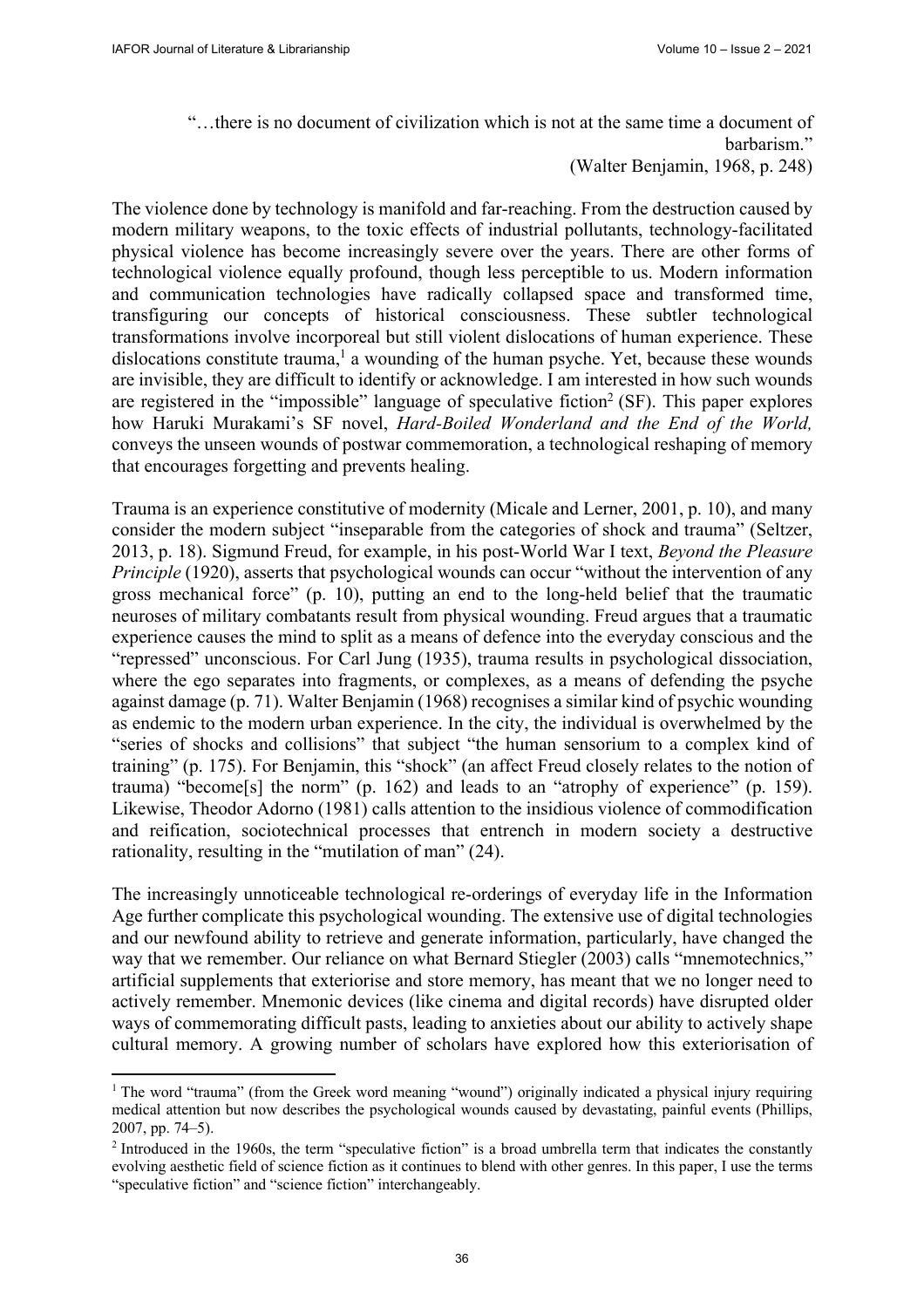memory has not only affected individual and collective memory, but how it has radically transformed human subjectivity (see e.g. Lury, 1998; Landsberg, 2004; Hoskins, 2018).

The effect of mnemotechnics on memory is a question that Haruki Murakami explores in his 1985 SF novel, *Hardboiled Wonderland and the End of the World*. 3 Recent alterations in World War II commemorative sites in Japan have been accompanied by debates about selective remembrance and the appropriation of the past. This has challenged the legitimacy of historical memories and raised questions about how different commemorative tools affect and shape remembrance. Murakami's novel engages with these questions, framing the encounter between memory and mnemotechnics in postwar Japan as trauma.

# **SF: A Language of the Impossible**

Throughout history, the trauma of subtler technological violence has been marked by encounters with the supernatural. The shock of new technologies has often coincided with accounts of hauntings (see, e.g. B. Allen, 1982; T. Gunning, 2004; P. Thurschwell, 2004). This suggests that the unseen psychological impact of technology finds expression in the language of the impossible – language that exceeds the boundaries of rationality. This idea is reinforced by Roger Luckhurst's (2005) argument that recent narratives of alien abduction directly "negotiate the traumatic encounter of subjectivity and technology" (p. 233). The abductee, probed with various technological devices, "embod[ies] the 'implantation' of the machinic into the human world," reflecting the invasiveness of contemporary technologies into our most intimate spaces and human passivity in the face of it (pp. 235–236).

These strange disturbances articulate the rupture that is the essence of trauma. Trauma studies in the humanities theorises that the psychological experience of trauma is marked by the subject's dissociation from reality, which creates a hole in consciousness (Caruth, 1995, p. 89). This rupture translates into what Ruth Leys (2000) calls a "crisis of witnessing," which is a crisis "manifested at the level of language itself" (p. 268). In line with this, trauma scholars indicate the constitutional failure of linguistic representation in viably testifying to the traumatic experience. They point to the inability of (strictly) realist modes of writing – writing that is mimetic and purports to authentically represent reality  $-$  to aptly relate the "unbelievable" experience of trauma (Wolfreys, 2002; Whitehead, 2004). Indeed, there is a sense that language can only successfully bear witness the moment it *fails* to represent, (Caruth, 1996; Felman & Laub, 1992).4 Trauma challenges our symbolic resources, even as it demands representation.

SF is a mode well suited for articulating the unknowable processes of trauma. This is because SF is not confined by the conventions of more naturalistic forms of fiction, which privilege more "empirical" ways of seeing. Following Darko Suvin's definition (1979), SF is a mode of fiction that is rooted in reality, corresponding to our cognitive understanding of what is "real," but is at the same time necessarily "estranged" from reality. Whether they are imagined projections of present trends or invented possibilities rationalized into the world of the text (pp.

<sup>&</sup>lt;sup>3</sup> I use Alfred Birnbaum's (2011) English translation of the novel. In the original Japanese, the alternate worlds of the novel are distinguished by the use of different first-person pronouns, *watashi* (the formal "I") and *boku* (informal "I"). As this nuance is difficult to convey in English, in the English translation, Birnbaum uses different tenses – the past and present – to distinguish the two worlds (Karashima, 2020, ch. 3).<br><sup>4</sup> It is for this reason perhaps that trauma scholars turn their attention to "modernist" writing as a form that can

aptly communicate the distortions and ruptures of the traumatic experience. The dichotomy set up between realist and modernist (and other non-realist) forms of writing can be understood to register the debate in psychoanalysis about whether trauma arises from actual events or in fantasy (Hartman, 1995, p. 538).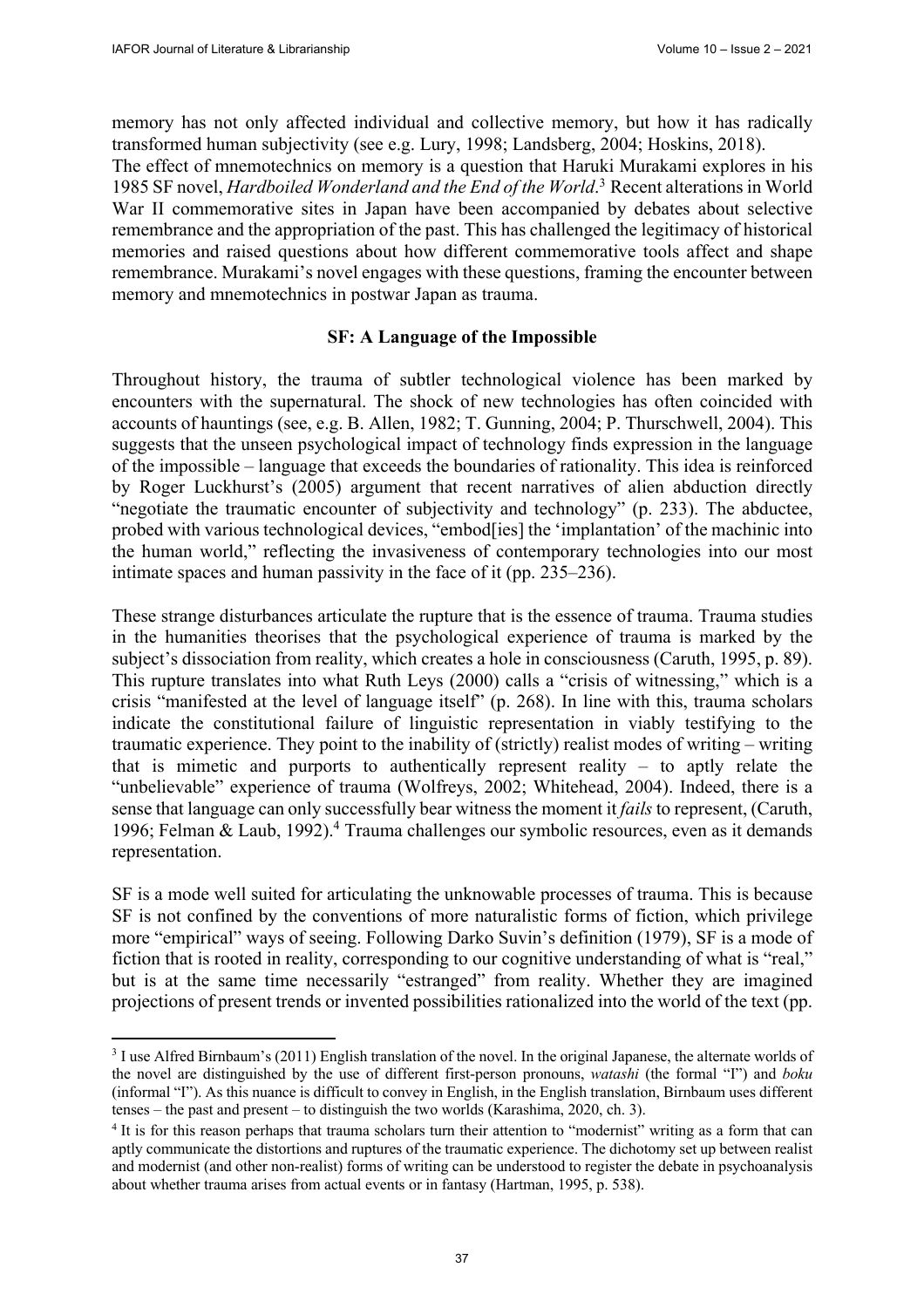63–84), these estrangements encourage readers to work through the discontinuities between the fictional and the real, and thereby gain new insights about the world. SF is therefore a "split" sign system, a mode encouraging the self-conscious play with the inherently divisible nature of language. The genre's self-conscious openness to alterity (and to the impossible) allows writers to represent traumatic experiences that themselves "challenge… the capacities of narrative knowledge" (Luckhurst, 2008, p. 79). At the same time, SF writing also always returns back to the material, and is able to root unknowable trauma in the "real." As I will show, Murakami employs SF, a language of the "impossible," because it is able to give form and expression to the unseen wounds that result from the violent intrusion of mnemotechnics upon memory, thereby allowing him to proffer trauma as a source of Japanese historical consciousness.

### **WWII and Disavowal**

The one event in modern history that has arguably produced the deepest rupture in Japanese culture and identity is the shocking military defeat that brought an end to World War II in the Pacific zone. In an effort to end Japanese imperialist ambitions, the United States dropped atomic bombs on the Japanese cities of Hiroshima and Nagasaki. Tens of thousands of people, most of whom were non-combatants, were killed instantly.5 Many of those who survived the initial bombings would later die from radiation poisoning and other bomb-related injuries (Vergun, et al., 2012, pp. 405–408). The obliteration of these two cities prompted the Japanese to concede defeat. To a culture that would rather face death than dishonour, the act of surrendering must have been enormously damaging to national pride. These feelings were further complicated by the occupation of Japan by Allied forces (1945–1952), which brought about major change, including the conversion of the Japanese economy into a US-controlled capitalism, and the transformation of the political system. The shock of defeat, the unthinkable violence of the bombs, and the upheaval of postwar social change culminated in a profound disruption of Japanese culture and identity.

The Japanese remembrance of the catastrophic part of this history has been problematised by a tension that exists between private and public remembering. At the individual level the memory of a catastrophic event is often repressed, and this presents a challenge to individual healing (Caruth, 1996, p. 11). This is further problematised by the complexities of cultural memory. Remembering becomes enmeshed in processes of power that undergird the construction of collective memories. These cultural reconstructions of the past – which may take the form of national myths and other historiographies  $6 -$  potentially interfere with psychological or cultural healing because they can obscure aspects of a nation's past, and these distortions can affect each citizen's overall perspective and their attitude towards healing. In the case of Japan, the persistent denial of its wartime atrocities, which had precipitated the eventual dropping of the atomic bombs, has been seen as preventing citizens from confronting the events of the past honestly. After the war, the Japanese government frequently revised

<sup>&</sup>lt;sup>5</sup> Although exact numbers are uncertain, and figures from Japanese and American officials differ, it is generally estimated that the number of deaths in Hiroshima is approximately 140,000, and 70,000 in Nagasaki. Most of the deaths occurred instantly, or within a short period after the bombs were dropped (Roth, 2008, p. xxi).

<sup>6</sup> I use the term "history" to refer to events and processes that occur in the past. "Historiography" is used to refer to the writing of history, the attempt to describe and explain history, inferring from evidence that remains. Historiography, along with other constructed forms of cultural memory, from cultural and national myths to various monuments and memorials, are referred to collectively as mnemonic reconstructions.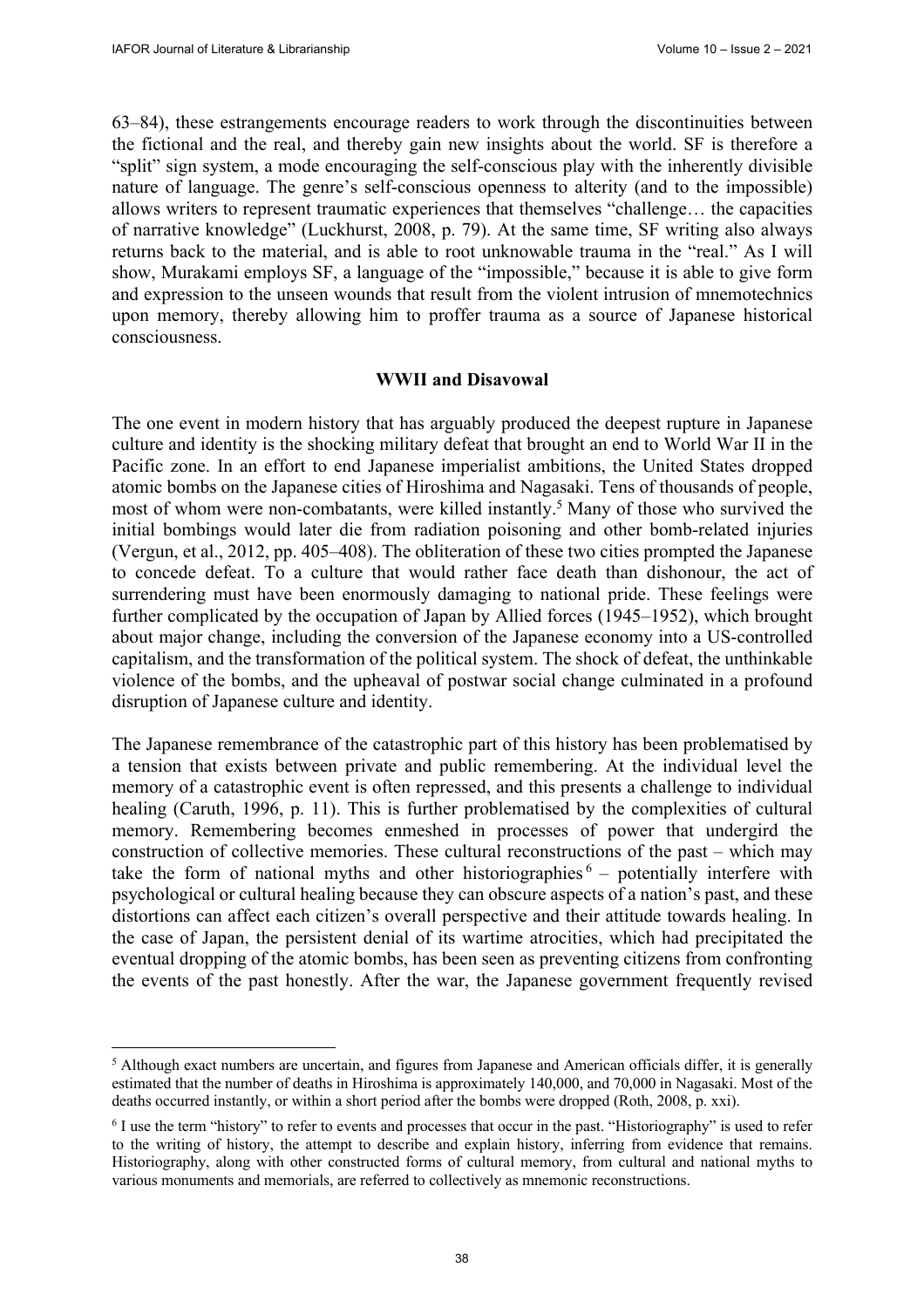information in school textbooks,<sup>7</sup> and up until 1990, officials continued to deny aspects of Japan's war crimes that had triggered US retaliation (Chang & Barker, 2003, pp. 33–34). Official narratives served to focus attention, instead, on victimisation, post-war peace and recovery (Yoneyama, 1999, pp. 5–8). The Japanese people were prevented from remembering, and consequently, denied their own trauma. This complex process of remembering the war, and the manner in which mnemonic substitutes continue to interfere with individual consciousness and healing in contemporary Japan, lies at the heart of Haruki Murakami's novel.

In *Hard-Boiled Wonderland and the End of the World* (hereafter referred to as *Hard-Boiled*), Murakami presents the reader with two worlds. The "Hard-Boiled Wonderland" is a "realistic" landscape that we identify as the "real" Japan. This is juxtaposed with the "End of the World," a dream-like "town" that contains elements of the fantastic, such as unicorns that "absorb the egos" of the people that inhabit it (Murakami, 2011a, p. 263). These contrasting worlds run parallel to each other and are presented in alternating chapters, further distinguished by different modes of address. In its original Japanese, the narrator of the "Hard-Boiled Wonderland" sections speaks through the formal "I," or Watashi, (in the English translation by Alfred Birnbaum, the protagonist uses the past tense), and in "The End of the World" sections, he uses the informal "I," Boku (in the English translation, this is signalled by the use of the present tense). While there seems to be a clear division between the two worlds, the reader eventually recognises that they merge. Characters and objects in the "real" world appear in the dream realm, and entities that seem to belong to the fantastical realm intrude into the "reallife" city spaces of the "Hard-Boiled Wonderland." Murakami troubles the seemingly clear division between the "realistic" and the "fantastic," the "real" and the "imaginary," in order to draw attention to the unstable links between signifiers and referents. In doing so, Murakami problematizes the status of the "real," thereby opening up the possibilities for representing the trauma surrounding World War II, a catastrophe grounded in reality but which challenges symbolic resources.

### **Violent Commemoration**

The "Hard-Boiled Wonderland" is a near-future Tokyo full of advanced technologies that suggest a world built upon a continuing commitment to technological advancement and a focus on "science for the sake of pure science" (Murakami, 2011a, p. 29). In this world, information has become the prime commodity. An "infowar" takes place between two entities, the Factory and the System, a not-so-subtle reference to the American system of technological productivity that defined post-WW2 Japan. This reference signals a historical disjunction, when Japan abruptly turned away from long-standing imperialism and aggression in order to focus on the new goals of democracy and peaceful progress, beginning during the MacArthur Occupation (Tsutsui, 2007, p. 255). The Americanised technoscape of the novel is also therefore a metonymic device for the concomitant forgetting of Japan's violent past that needed to happen for this rapid progress to take place, gesturing to a cultural amnesia that is rooted deeply in present-day Japan.

The protagonist Watashi is employed by the "System" as a "calcutec," one who "shuffles" or "launders" information by means of an extreme method of data security wherein the human brain is transformed into an instrument of data processing. Watashi's brain has been partitioned by means of a complex biomedical procedure that isolates his "core" consciousness

 $\frac{7}{1}$  The "textbook controversy" is a notable example of how the Japanese government was seen to "euphemize" the events of World War II, substituting textbook descriptions with more "neutral" descriptions, a distortion condemned by other nations (Yoneyama, 1999, p. 5).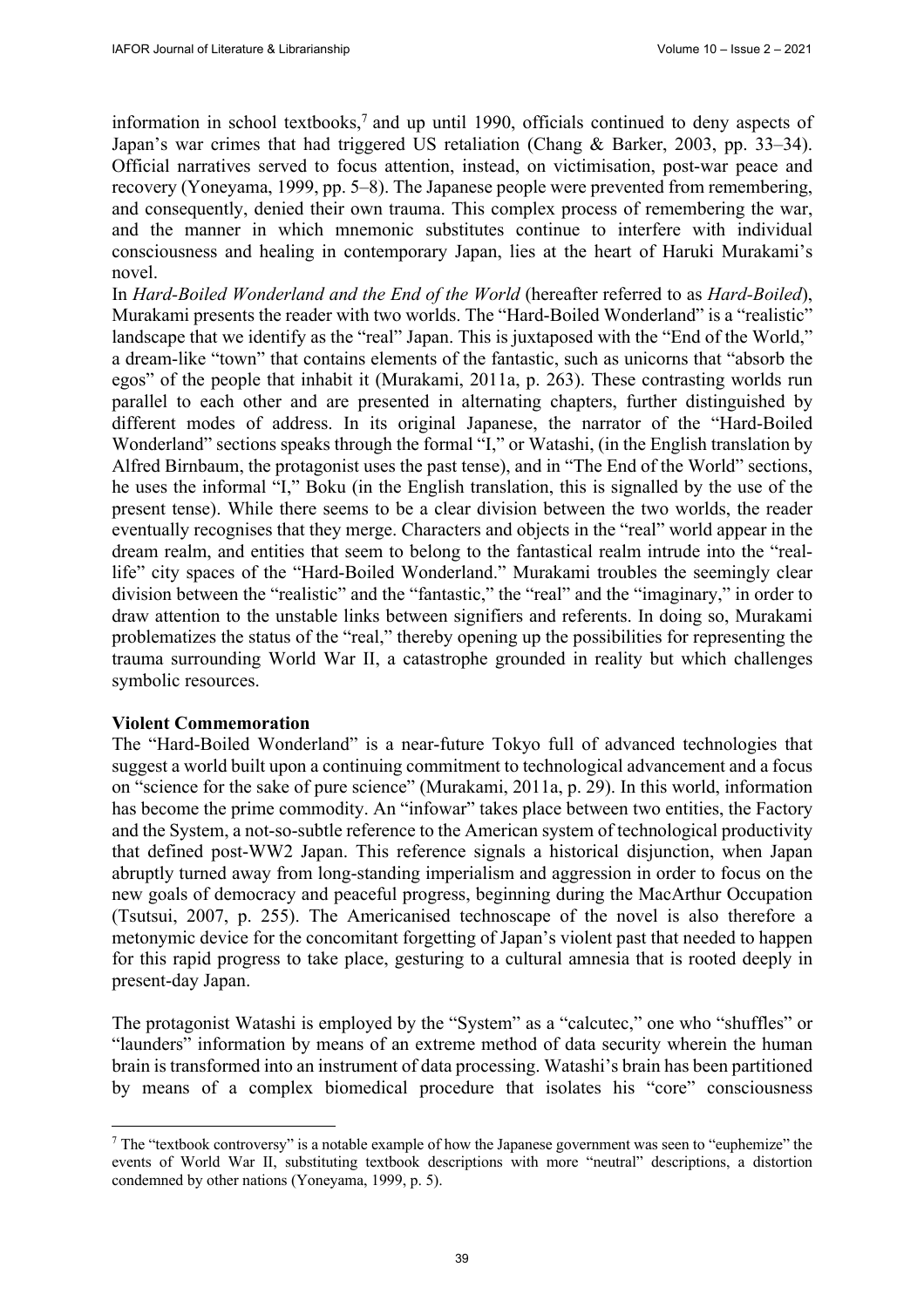(Murakami, 2011a, p. 113). His core consciousness becomes a "black box" (p. 255) that is "borrowed" for elaborate computations whilst keeping the subject "unaware" of its actual content and leaving him with "no memory of anything" (p. 114). Watashi is, in a most literal sense, mindlessly bound to the System; these augmentations do not enhance Watashi's natural ability, but instead make him a mere function of larger techno-political processes. The protagonist's lack of agency and his isolation from kin and society indicate an interruption of identity and an unseen injury. This trauma becomes clearer as Murakami reveals how such "progress" has interfered with the protagonist's own memory and sense of reality.

The brain implant enables Watashi to perform intricate calculations with little effort, but the effects are deadly. In order to stabilise the shuffling mechanism, Watashi's brain has had to be "fixed" and this interferes with its natural and necessary evolvement (Murakami, 2011a, p. 256). The Professor, the strange old scientist overseeing these procedures, has fixed Watashi's brain by creating a visual copy of his "core consciousness," rendered and edited on a computer, and then inserted into his brain (p. 262). The duplication results in a "three-way cognitive circuitry" enabling the Professor to toggle between his waking consciousness, his "core" consciousness, and the graphic simulation of his core consciousness (p. 264). However, this partitioning of his mind threatens to permanently cut Watashi off from his own core consciousness, locking him into the artificial system. As a result, the protagonist begins to experience perceptual dislocations and he realizes that he is "crumbling" and that "parts of [his] being [are] drifting, away" (pp. 151, 164, 238–239), a situation that leads to death.

While critics have read this cybernetic enhancement as registering the "complexities of the increasingly symbiotic relationship between the organic world and the digital" (Corrigan, 2015, p. 803), I argue that the brain implant symbolises the violent replacement of the individual's own memory with an artificial approximation of the past. We are told that the "core consciousness" is the place where one "sort[s] through countless memories" and arranges them into "complex lines… [and] bundles," a process that shapes one's "cognitive system" (Murakami, 2011a, p. 256). The "core consciousness" is therefore the site of memory. As the early, obtrusive reference to Proust suggests (pp. 9–10), the novel is centrally concerned with the nature of memory. There is an indication here that Watashi has surrendered some part of his memory to a greater system and that the narrative he retains is not truly his own, an idea Murakami explores in his later work, *Underground* (2003). Memory is a theme that pervades much of Murakami's work. Novels such as *The Wind-up Bird Chronicle* (1997), *Norwegian Wood* (2002), and *Colorless Tsukuru Tazaki and His Years of Pilgrimage* (2014) explore the fallibility of memory, and the ways it is regulated by society and post-industrial culture. In *Hard-boiled*, Murakami engages with the question of memory substitution, specifically examining the regime of memory that fills the psychological void created by the trauma of WWII, a complex process of simultaneous remembering and forgetting.<sup>8</sup>

# **Dream-Worlds and the Unspeakable**

Murakami approaches this complex encounter with artificial memory through the play of the "fantastic" and the "real." The relationship between the "real" world and the "dream" world of the "End of the World" sections is staged through an initial opposition of their symbolic systems. This encourages an understanding of the dream-world – the Town and its objects – as a type of figurative recovery of what cannot be consciously acknowledged or understood in the "real" world. The Professor comments on this dissociative state, telling the protagonist that the

<sup>8</sup> Murakami's work communicates an evident interest in the war. Novels like *The Wind-Up Bird Chronicle* (1994- 5) and *Kafka on the Shore* (2005) include explicit references to World War II and Japan's actions in it.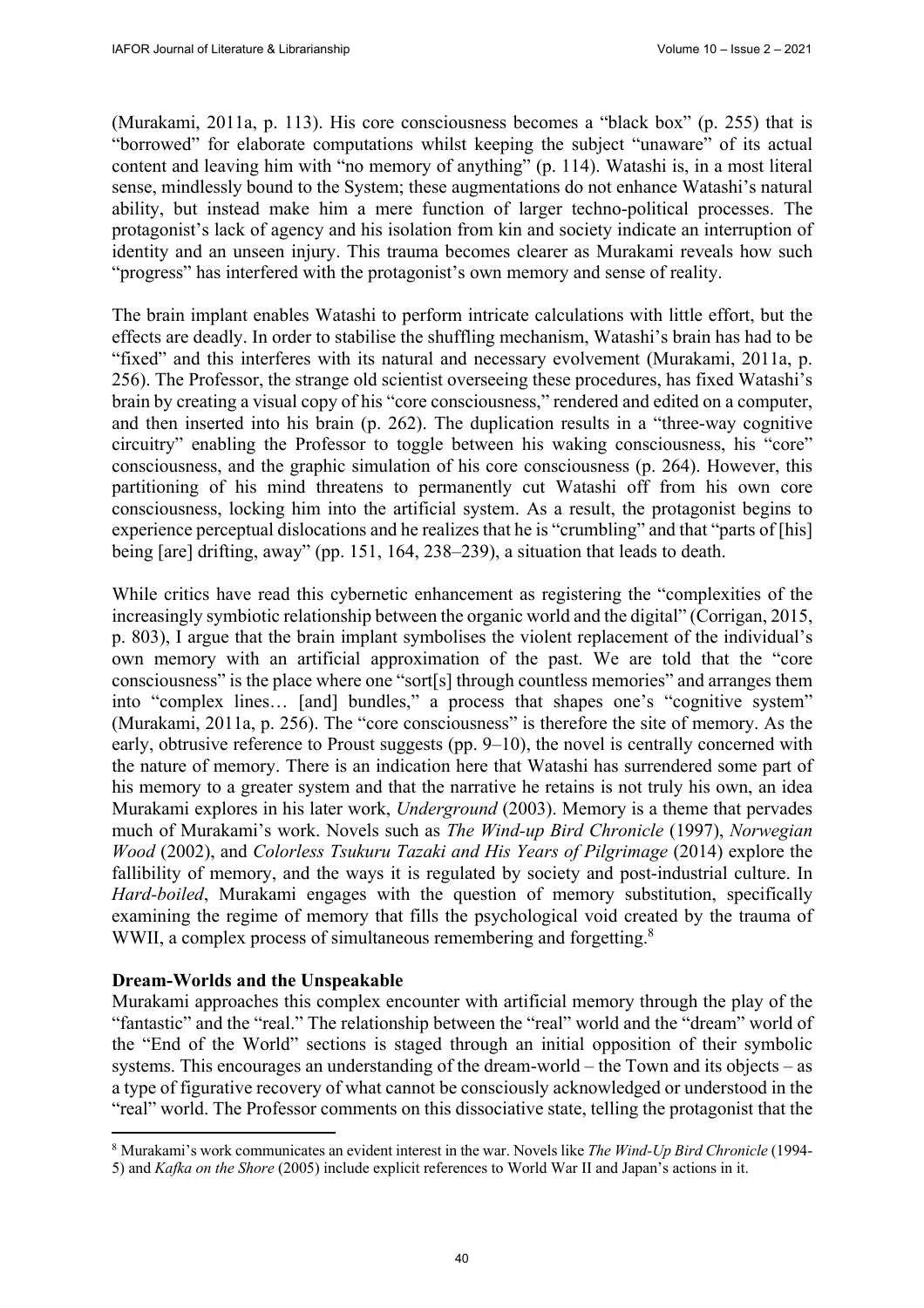Town is the unconscious sector of his mind in which he can "reclaim everything from this [conscious] world" that he has had "t'give up" (Murakami, 2011a, p. 274). In other words, the Town and its imagery articulate what cannot be spoken in conscious life, what therefore has been disavowed or repressed. Reading the Town as unconscious symbolic recoupment immediately brings to mind Jungian theories of symbolism in dreams. For Carl Jung (1964), the unconscious mind is a repository of personal memories both acknowledged and suppressed, but also of an inherited cultural knowledge, a shared "collective unconscious" that one is not directly cognizant of. Dreams are symbolic expressions of this unconscious, "essential message carriers from the instinctive to the rational parts of the human mind" (p. 52). Jung suggests that recurring dreams may serve as an attempt "to compensate for a particular defect in the dreamer's attitude to life," or, may result from a traumatic moment that "has left behind some specific prejudice" (p. 53). In other words, dream images offer an authentic picture in compensatory relation to the conscious self.

Although Murakami avoids any explicit remarks about the event, there is an undeniable sense that the Town symbolically compensates for the unspeakable events of World War II. Although it is a place of "perpetual peace" (Murakami, 2011a, p. 248), its landscape and objects bear traces of warfare and destruction. Boku describes the "rows of empty factories" and the "nexus of passageways" as resembling "medieval entrenchments," which "entrenc[h] the camped grounds between one building and the next" (p. 65). In addition to this, the Town is inhabited by old officers who carry themselves in an "officious" manner that can be credited to "long career[s] in the military" (p. 83). They spend their days in the Bureaucratic Quarter "reminiscing about past campaigns" (p. 87), grateful that there is "[n]o victory, no defeat" (p. 317), an image of denial that characterises Japan's national historiographies. The symbolic connection to the events of World War II is further strengthened by the epithet "the End of the World," a likely reference to Toyofumi Ogura's novel *Letters from the End of the World* (1948), an eyewitness account of the atomic bombing of Japan written in the form of letters from a survivor to his dead wife. The Town's objects are therefore symbols that consistently point to the war while paradoxically denying any specific relation to World War II, an event so traumatic that it can only be safely dealt with through symbols. To readers familiar with Japan's history, the unspoken referent of the war is an unmistakable presence that haunts the tale. Even the conspicuous absence of any direct reference to the war in the protagonist's waking world (a striking absence considering the thematic focus on memory and the past) can be understood as a principal signifier for a past that has been silenced. In light of this, the Town comes to stand for disavowal itself, its symbolism both revealing and concealing the trauma.

The disavowal of the past is powerfully depicted by Boku's painful separation from his shadow, which becomes the central conflict driving the "End of the World" plot. As a condition of entering the Town, Boku must surrender his shadow through a literal amputation carried out by the Town's Gatekeeper. We learn that the shadow embodies "all memory of [one's] old world" and is the part of the self that is connected to the past. Its separation results in its death, for shadows "can't live without people" (Murakami, 2011a, pp. 62–63). According to Jungian theory, shadows are archetypes, innately recognisable and hereditary symbolic entities, which represent repressed aspects of the self that one wishes to cast off (Jung, 1959, p. 20). For the Town to maintain its peaceful state, all shadows must be abandoned. Read through Jungian theory, Boku's individual memory of the past is considered the part of the self that is most distressing and must be discarded and replaced by a more sanitized versions of the past.

This scene of denial sets the stage for what I believe is the key to the novel, namely the encounter with mnemotechnical reconstructions that complicate remembrance and cause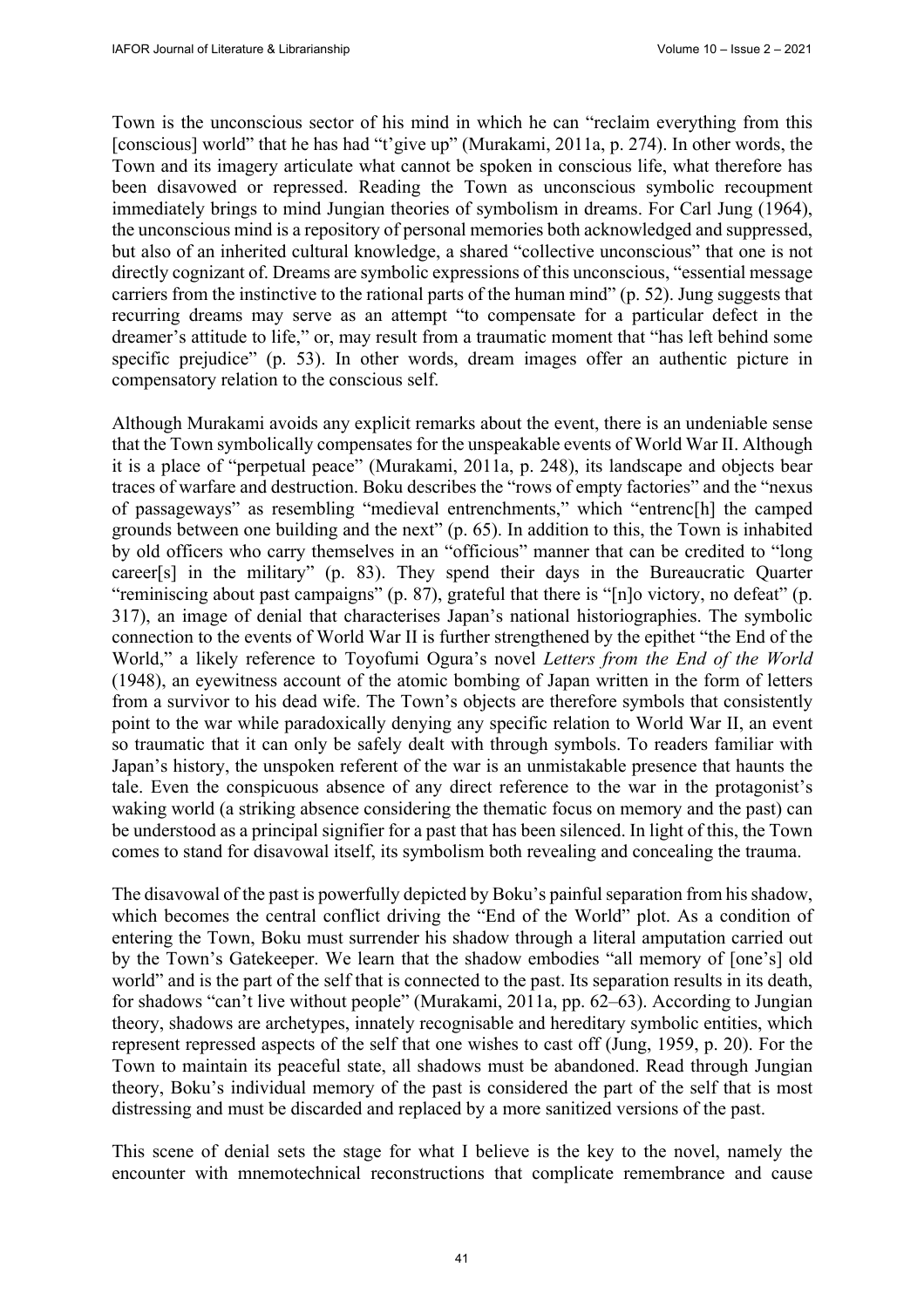traumatic rupture within the self. It is crucial to remember that the Town is a technological approximation, a "computer visualization" of the protagonist's inner traumatised state (Murakami, 2011a, p. 262). Murakami takes care to emphasise that the protagonist's own core consciousness has been dislocated, and that his cognitive system is overridden by a prosthetic system, an inexact technological copy that will always be "part[ly] foreign" (p. 269) to him. In the Town, "[w]hat resembles meat is not. What resembles eggs is not... Everything is made in the image of something" (p. 224). This simulation is the product of the Professor's "editin'… resequencin' … [and r]earrangin'" of the original "jumbled and fragmentary" elements into a "story" (p. 262), a "convenient" technological conversion (p. 263). This artificial substitution "[b]esto[ws] order upon chaos" (p. 263) by condensing complex memories of the past into discrete components, reconstructions that reshape individual experience, for when "memories change, the world changes" (p. 283). This suggests that the denial of the past is not just an individual act of renouncement, but a condition imposed by external forms of commemoration, including officially sanctioned ones, that paradoxically aid and "order" one's own disjointed memory of the difficult past.

## **Commemoration, Passivity, Repetition**

Murakami demonstrates how these memory substitutions re-position the subject from one who experiences the past to one who merely watches. The shift to the position of spectator serves to distance the individual from the traumatic event. That in turn encourages forgetting. In a compelling section of the novel, Watashi experiences the disruption of his consciousness by artificial memories, intrusive flashbacks that are characteristic of trauma, but unusual in that he experiences it as if watching a "newsreel" in the "movie theatre." On the screen he sees his shadow, "a figure in the distance," in grave danger of being engulfed by a flood but unable to speak. Watashi, a "member of the audience" watching the disaster on screen, is powerless, unable to even acknowledge that the shadow is his, and so "do[es] nothing" to help it (Murakami, 2011a, pp. 237–238). This surreal moment illustrates how forms of commemoration encode the initial trauma, reducing it in this case to the visual dimension, which is a debilitating abstraction of experience. Further, these externally constructed forms of commemoration intervene to isolate the traumatic event, preventing the subject from identifying with it and thus from taking responsibility.

The reconstruction of memories is invariably entangled in questions about control. What authority determines public forms of memory and shapes our knowledge of history, and thus our identity? The hegemonic dimension of such considerations is embodied in the figure of the old Professor, who represents the authority responsible for reconstructing Watashi's core consciousness and thus his memory of the past. The Professor is described as bearing a strong resemblance to "a major pre-War political figure" (Murakami, 2011a, p. 26), and advocates a rigorous focus on scientific advancement and efficiency for the sake of "evolution" (p. 49). The Professor advocates unyielding progress that "puts [its] trust in science" (p. 29), a "pure focus" (p. 253) sometimes blind to the "trouble [that is] ma[de] for others" (p. 274). It is the same "pure focus" on scientific advancement that Murakami identified, in his acceptance speech on receiving the Catalunya International Prize 2011, as the postwar "myth" of "Japan's technological prowess," a myth advanced by the government to stimulate postwar economic recovery.9

<sup>9</sup> In this speech, Murakami (2011b) identifies that post-World War II national policy pursued peace and prosperity through a commitment to technological advancement and "efficiency." This distorted logic resulted in substantial developments in nuclear power generation, with thirty per cent of electricity generated by this means, in spite of the renouncement of nuclear power after the destruction of Hiroshima and Nagasaki.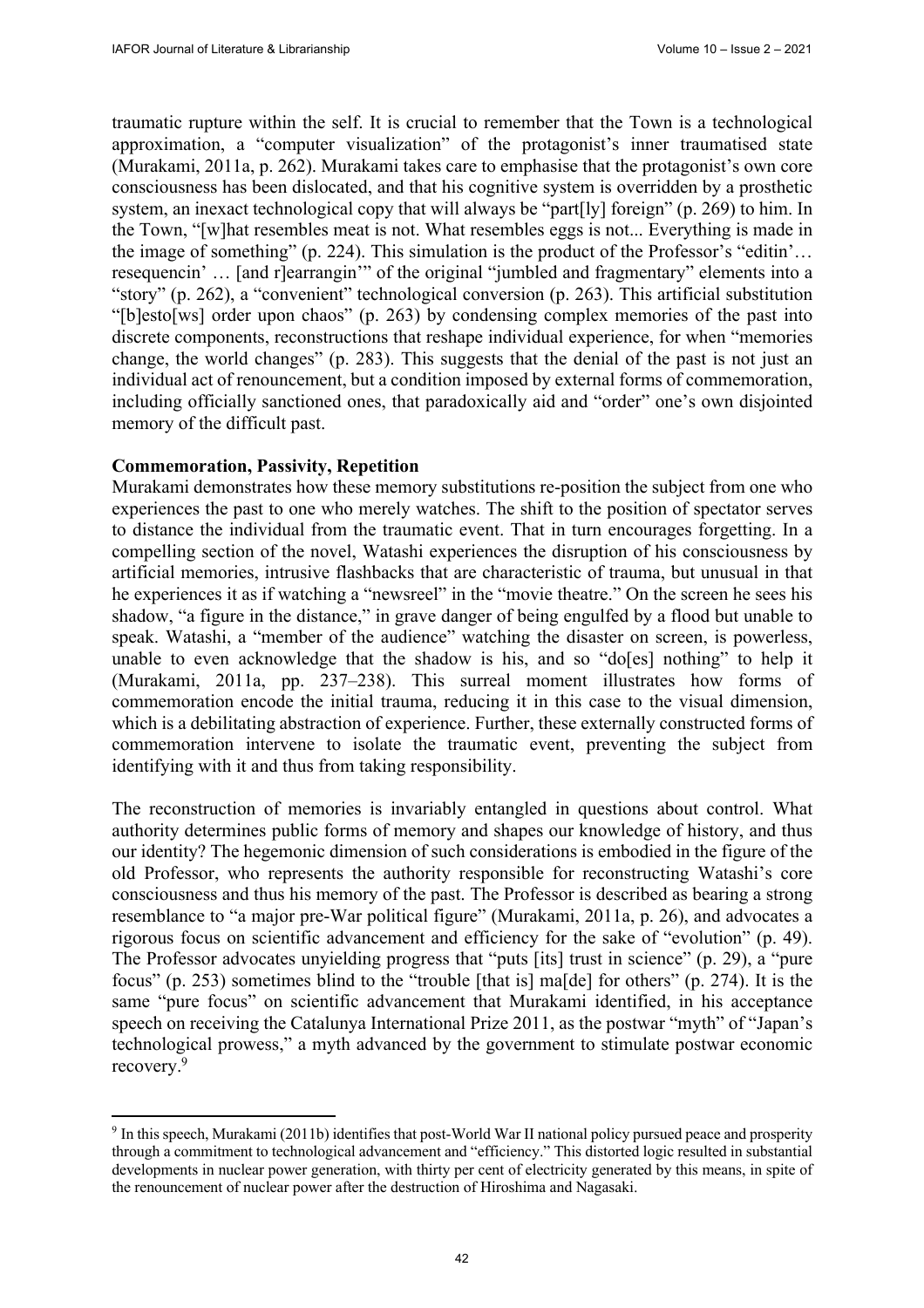If the Professor symbolizes the authoritative construction of cultural myths, then the details that Murakami ascribes to this authority prove to be unsettling. After admitting the full extent of his unrestrained experimentation, the old man tells the horrified protagonist:

[A] scientist isn't one for controlling his curiosity. Of course, I deplore how those scientists cooperated with the Nazis conductin' vivisection in the concentration camps. That was wrong. At the same time, I find myself thinkin', if you're goint'do live experiments, you might as well do something a little spiffier and more productive. Given the opportunity, scientists all feel the same way at the bottom of their heart. (Murakami, 2011a, p. 193)

This admission directly aligns the Professor with the rationalist brutality of the Nazi regime and implicitly to the Japanese atrocities of WW2, revealing a kind of quasi-scientific imperialism hidden under the veil of empiricist neutrality. This kind of instrumental reason is complicit in violence towards humanity, and especially striking in its irony, considering Japan's denial of its own imperialist brutality during this time. Murakami seems to suggest a transnational ideological connection between imperialism, Nazism and fascism, a provocative relation that indicates a gap in official historiographies that tend to brush off the Axis as a "hollow alliance" (see e.g. Law, 2019). In addition to this, Murakami alerts us to an ironic repetition of violence that occurs within the processes of postwar commemoration, with the Professor repeating unto the protagonist a violence similar to wartime tyranny. According to psychoanalytic theory, the unconscious compulsion to repeat destructive behavior is the paradoxical attempt by the unconscious to assimilate adverse experiences, incidents that have been "forgotten" and "repressed" (Freud, 1958, p. 150). This theory seems to be an appropriate means through which to read the Professor's careless violence. The reconstruction of the past that focuses on recovery and advancement is, essentially, a way of "forgetting," a way of deflecting issues of identification and culpability, which unwittingly reproduces a brutality that is neither apprehended nor overcome.

### **Empathic Re-Engagement**

Murakami is not as concerned with the veracity of intervening forms of commemoration as he is with the potentially debilitating paralysis that results from these memories. The protagonist's consciousness is "[f]lash-frozen" (Murakami, 2011a, p. 258) as a result of his prosthetic memory, and he is unable to evolve and therefore survive. Murakami rejects the seemingly common sense notion of memory as a storehouse of stable ideas, to use John Locke's metaphor, literalized in the Professor's simulations, which assumes that memory is singular and removed from the present. Instead, Murakami emphasizes that the reification of memory is a traumatic state of disassociation from consciousness. This state leads to certain death, suggesting that memory must not be static but instead change with time and gain meaning through active processes in the present.

With his memories reified in the real world, the protagonist is powerless to change his fate and to escape the scientist's "closed circuit." However, Murakami suggests that there is a way to transcend these confines. The ambiguous ending of the novel presents readers with an unexpected form of re-engagement with the past that vitally connects it with the present, thus repossessing it from the permanence of history. For most of the "End of the World" narrative, we are given to understand that the protagonist's desired recovery of "self" depends on his being able to reunite with his shadow and escape from the Town (Murakami, 2011a, p. 63). We presume that this integration of self will somehow change his fate in "reality." Yet, at the last moment, the protagonist changes his mind. He tells his shadow: "[t]his is my world. The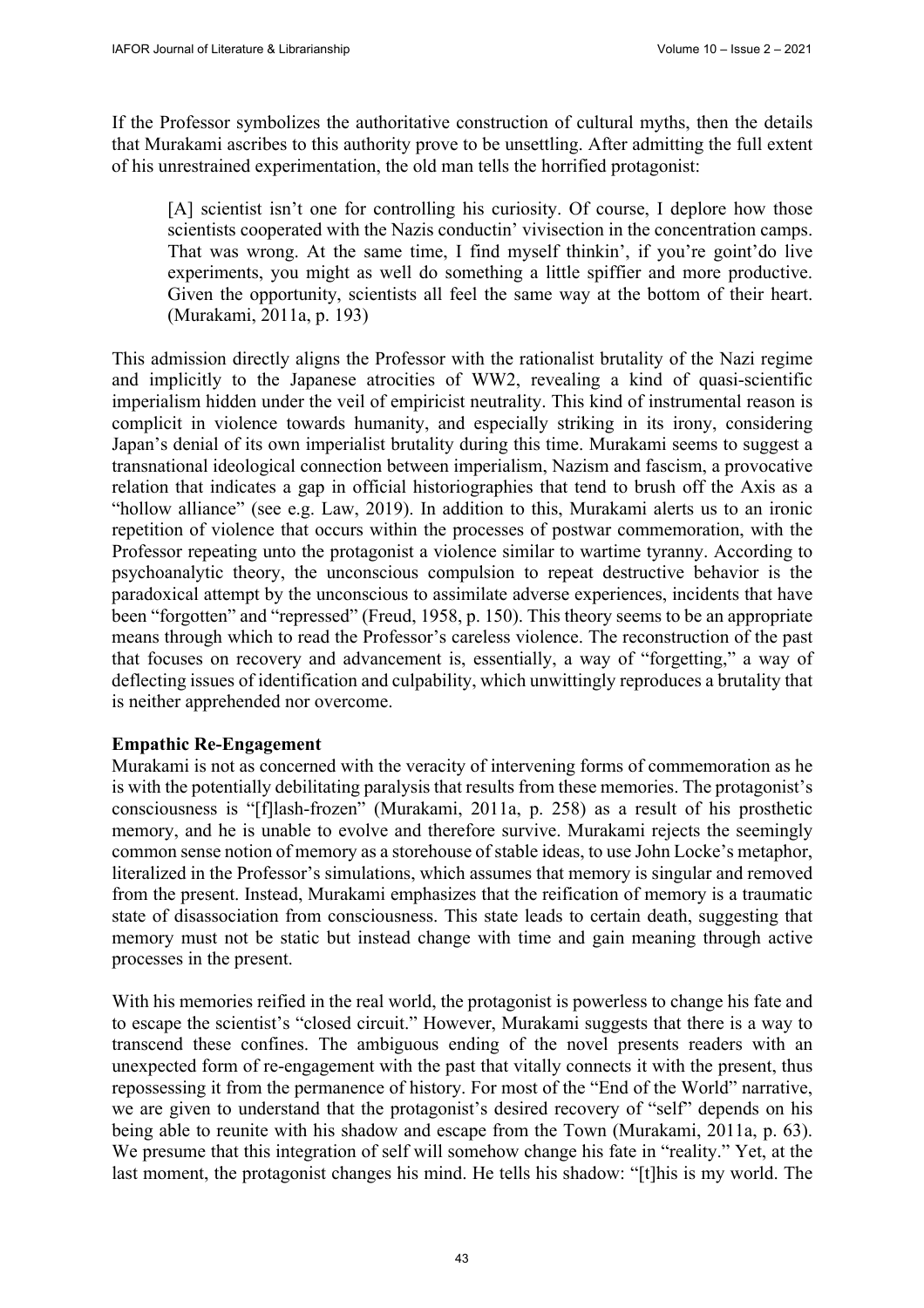Wall is here to hold *me* in, the River flows through *me*, the smoke is *me* burning" (p. 399, emphasis in original). His shadow, upset with his choice, warns him that if he stays in the Town "[he] will not be living. [He] will merely exist." Boku replies that nothing is certain, and that "little by little, [he] will recall things. People and places from our former world, different qualities of light, different songs." He is hopeful that when he starts to actively remember "[he] may find the key to [his] own creation, and to its undoing" (p. 399).

Critics have read the ending as a desire to abandon the technological world of post-industrial Japan and to retreat into a "fantasy Utopia inside... [the] mind" (Napier, 1995, p. 4), revealing an aspiration to "improve upon the subconscious world through his own understanding of it," a "pursuit of knowledge" that does not accord with the world of technology (Scott, 2009, p. 58). The novel has thus been criticized as being escapist (Napier, 1995, p. 126). However, the fact that the Town is a technological simulation is a crucial point that moderates such assessments. Boku's choice to stay within this simulation suggests an acceptance of this artificial state, and the understanding that these false memories are part of him, regardless of the catastrophic effect on his existence. This in turn implies the realization that he cannot return to a state of prior innocence, and that there is no unified consciousness that exists outside of the encounter with these mnemotechnics. The protagonist, in choosing to inhabit this liminal state, exemplifies the struggle to come to terms with a manufactured part of identity, constituted by the artificial other that resides within.

Murakami suggests that meaningful reengagement lies beyond the conscious or rational grasp of history. In his unconscious mind the protagonist discovers that a more intuitive kind of memory offers a means of transcendence. Boku's duty in the Town is to "read old dreams" (Murakami, 2011a, p. 38) sealed inside the skulls of dead unicorns. It is a task that he cannot understand at first. He finds himself uncertain of its "purpose," and hindered by the "unfathomable" silence and "nothingness" that seems to fill these skulls. As Dreamreader, he senses an "inherent pathos…[he] has no words for," but is unable to "unrave[l] the chaos of vision" or "grasp any distinct message" from the "endless stream of images" (pp. 59–61). Unable to access these memories, he feels his own mind "hard[en]" into "solid rock" (p. 225). However, Boku discovers the Town's collection of discarded musical instruments and through them begins to recall certain songs and is "reawakened" (p. 386). Music opens up an emotional space that "thaw[s] mind and muscle from endless wintering" (p. 369) and allows his mind to be "transported great distances" (p. 367). With music, the dormant old dreams are "awaken[ed]" in the unicorn skulls and he begins to feel the Town "liv[e] and breath[e]." Music, and the creative engagement it implies, becomes the solution for bringing the past dreams into present apprehension, allowing him to experience the Town and its people as if they were "all [him] self" (p. 369). The distance between the self and the artificial collapses and Boku is driven to take responsibility for it. What is implied is that an *empathic* remembrance of the past, whether or not this remembrance is authentic or artificial, one's own or an official version, is an act of imaginative self-creation that is necessary for reconciling the two sides of a divided self. Murakami suggests that empathic remembrance involves bringing this "other" past into proximity and allowing oneself to be "touched" by it. Connecting emotionally with a memory that was not originally one's own repossesses the distant past by acknowledging its emotional weight in the present, thus transcending the boundaries imposed by external forces.

Murakami urges us to recognize that one's awareness of the past is made possible through the mediation of available representations, even as these may paradoxically entail the forgetting of one's own memories. More than this, Murakami urges reflection upon one's own culpability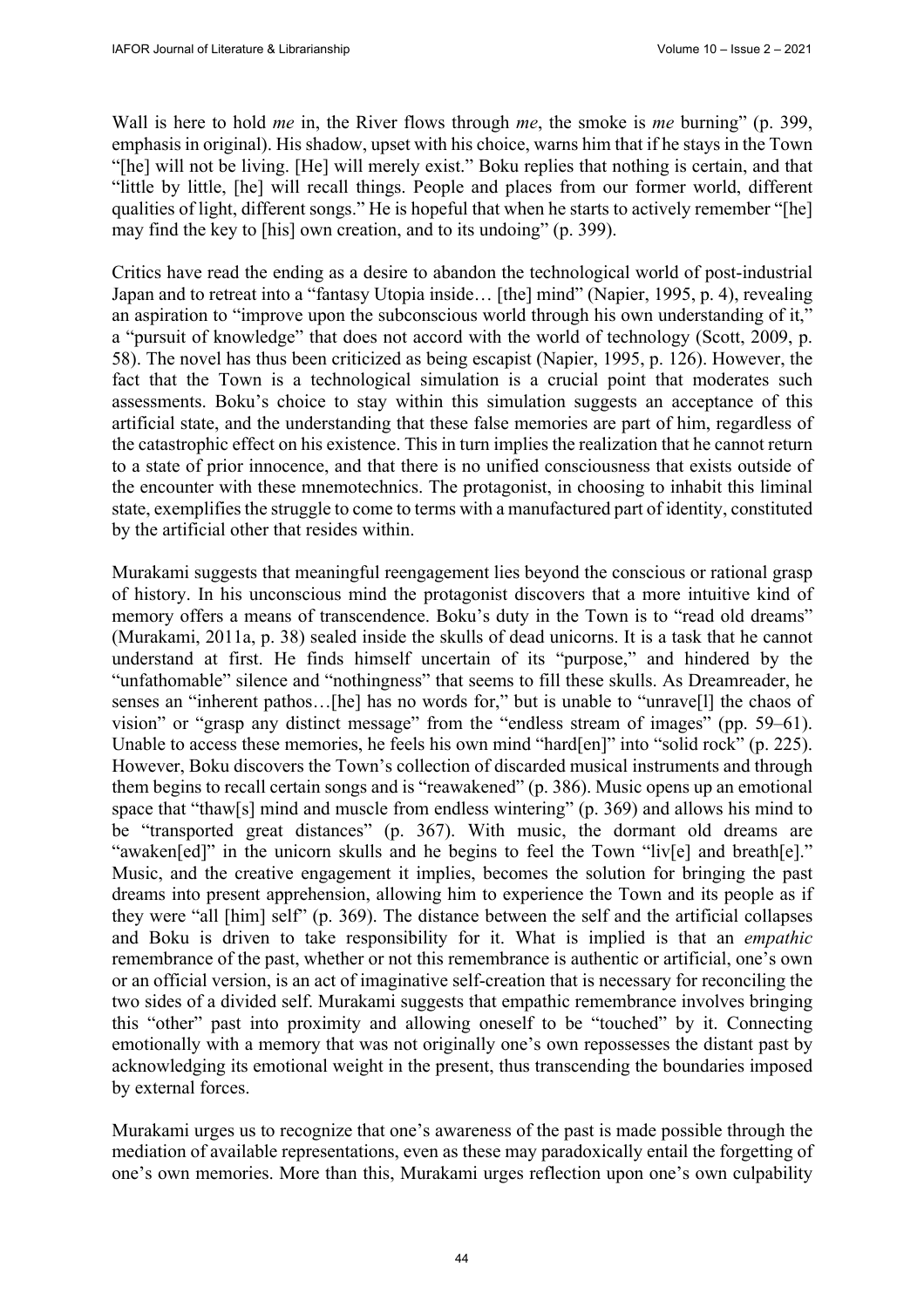in the act of forgetting. The protagonist realizes that the Town exists as "the consequenc[e] of [his] own doings" (p. 399), and that it is his own stubborn repression of the past, and subsequent dissociation, that facilitates the Professor's artificial reconstruction (p. 268). Similarly, we must recognize that the harm done by memory regimes proceeds only from one's own wilful disavowal of a disturbing past.

# **Conclusion**

The temporal relationship of the past to the present is linear and continuous. However, the relationship between history and memory, remembering and forgetting, is tangled and complex. This is further complicated by a traumatic event, one such as the Japanese defeat in WWII, that resists being fully grasped or represented. The void in the aftermath of this catastrophe in Japan was filled by a regime of memory marked in large part by pragmatism and selective amnesia. This regime of memory, with its officially sanctioned mnemotechnics, provided comfort and meaning by embedding the individual into a collective, symbolic domain. However, as Murakami shows us, this reconstruction of the past and of meaning constitutes a trauma of its own, inhibiting individuals from coming to terms with past violence on their own terms, which can be harmfully debilitating. This crisis of memory is therefore a double wound that marks a breakdown in the distinction between the individual and the collective.

The merging of private memory and public space raises questions, as the novel shows us, about the status of the traumatic injury, whether it is part of the private fantasy realm or part of collective public space. Murakami uses SF to communicate this uncertainty by building a world that, on the one hand, recreates reality as we know it, while, on the other hand, simultaneously conveys the overwhelming shock that defines trauma and that prevents its representation. The Town conveys the latter through the foregrounding of the constructedness of its fantastical imagery, thereby revealing the absence, the void, of the traumatic reality it represents. Its symbolism gestures towards a pain that it never directly describes. And yet the Town is also a material entity implanted into the protagonist's brain, with very corporeal consequences. Fantasy, here, is emphatically materialist. Rather than being a mode of escapism, as some might argue (Suvin, 1979, p. 8), fantasy here has the effect of estranging "cognition" itself. The split sign system of SF is therefore able to articulate the unspeakable but very real shock of Japanese postwar trauma. The protagonist's choice to stay in this dissociative state demonstrates Murakami's ethical position, and his insistence that remembering the violent past, whether or not one is restricted by official versions of it, is a moral imperative, even if it seems to have dire consequences. One must always hold on to the possibilities inherent in the fact that memory, propelled by empathy, will exceed any attempts to control it, and this is a means of liberation.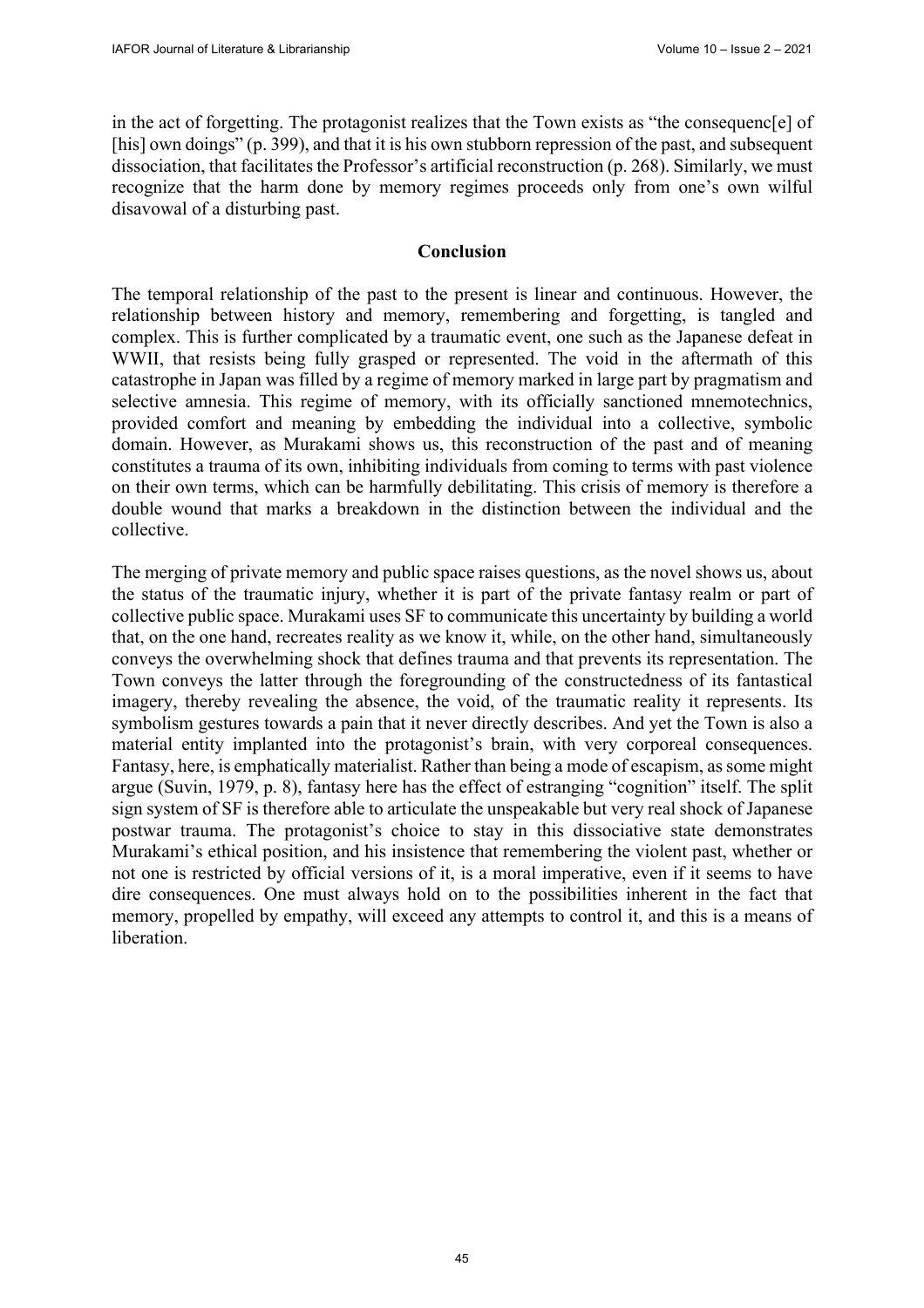## **References**

- Adorno, T. W. (1981). *Prisms*. (S. Weber & S. W. Nicholsen, Trans.). Cambridge, Mass.: MIT Press.
- Allen, B. (1982). The 'Image on Glass': Technology, tradition, and the emergence of folklore. *Western Folklore*. *41*(2), pp. 85–103. <https://doi.org/10.2307/1499784>
- Benjamin, W. (1968). *Illuminations*. (Harry Zohn, Trans.). New York: Schocken Books. Caruth, C. (1995). Traumatic awakenings. In A. Parker & E. Sedgewick (Eds.), *Performativity and performance*: *Essays from the English Institute* (pp. 89–108). New York: Routledge.<https://doi.org/10.4324/9780203699928-4>
- Caruth, C. (1996). *Unclaimed experience: Trauma, narrative, and history*. Baltimore: Johns Hopkins UP.<https://doi.org/10.1353/book.20656>
- Chang, M. H., & Barker, R. P. (2003). Victor's justice and Japan's amnesia: The Tokyo war crimes trial reconsidered. In Peter Li (Ed.), *Japanese war crimes: The search for justice* (pp. 33–58)*.* New York: Routledge.<https://doi.org/10.4324/9780203788059-4>
- Cohen, T. (1987). *Remaking Japan: The American occupation as new deal*. New York: Free Press.
- Corrigan, M. (2015). Hard-boiled simulacra and cybernetic cartographies: Other virtual worlds in the fiction of Salman Rushdie and Haruki Murakami. *Textual Practice*, *29*(5), pp. 801–824. <https://doi.org/10.1080/0950236x.2014.998704>
- Felman, S., & Laub, D. (1992). *Testimonies: Crises of witnessing in literature, psychoanalysis, and history*. New York: Routledge.
- Freud, S. (1961). *Beyond the pleasure principle.* (J. Strachey, Trans.). New York: W.W. Norton and Company. (Original work published 1920).
- Freud, S. (1958). Remembering, repeating and working-through (further recommendations on the technique of psycho-analysis II). In J. Strachey (Ed.), *The standard edition of the complete psychological works of Sigmund Freud, volume XII (1911-1913): The case of Schreber, papers on technique and other works* (pp. 145–156). (J. Strachey, Trans.). London: Hogarth Press.
- Gunning, T. (2004). Re-newing old technologies: Astonishment, second nature, and the uncanny in technology from the previous turn-of-the-century. In D. Thorburn and H. Jenkins (Eds.), *Rethinking media change: The aesthetics of transition* (pp. 39–60). New York: First MIT Press.
- Hartman, G. H. (1995). On Traumatic Knowledge and Literary Studies. *New Literary History*, *26*(3), pp. 537−563. <https://doi.org/10.1353/nlh.1995.0043>
- Hoskins, A. (Ed.). (2017). *Digital memory studies: Media pasts in transition.* New York: Routledge.<https://doi.org/10.4324/9781315637235>
- Jung, C. (2014). *Collected works of C.G. Jung, volume 18* (R. F. Hull, Trans.). Princeton, N.J.: Princeton University Press. (Original work published 1935).
- Jung, C. (1959). The archetypes and the collective unconscious. In H. Read, M. Fordham, G. Adler & W. McGuire (Eds.), *The collected works of C. G. Jung volume 9, part 1* (pp. 3–41)*.* Princeton, NJ: Princeton University.
- Jung, C. (1964). *Man and his symbols*. New York: Doubleday.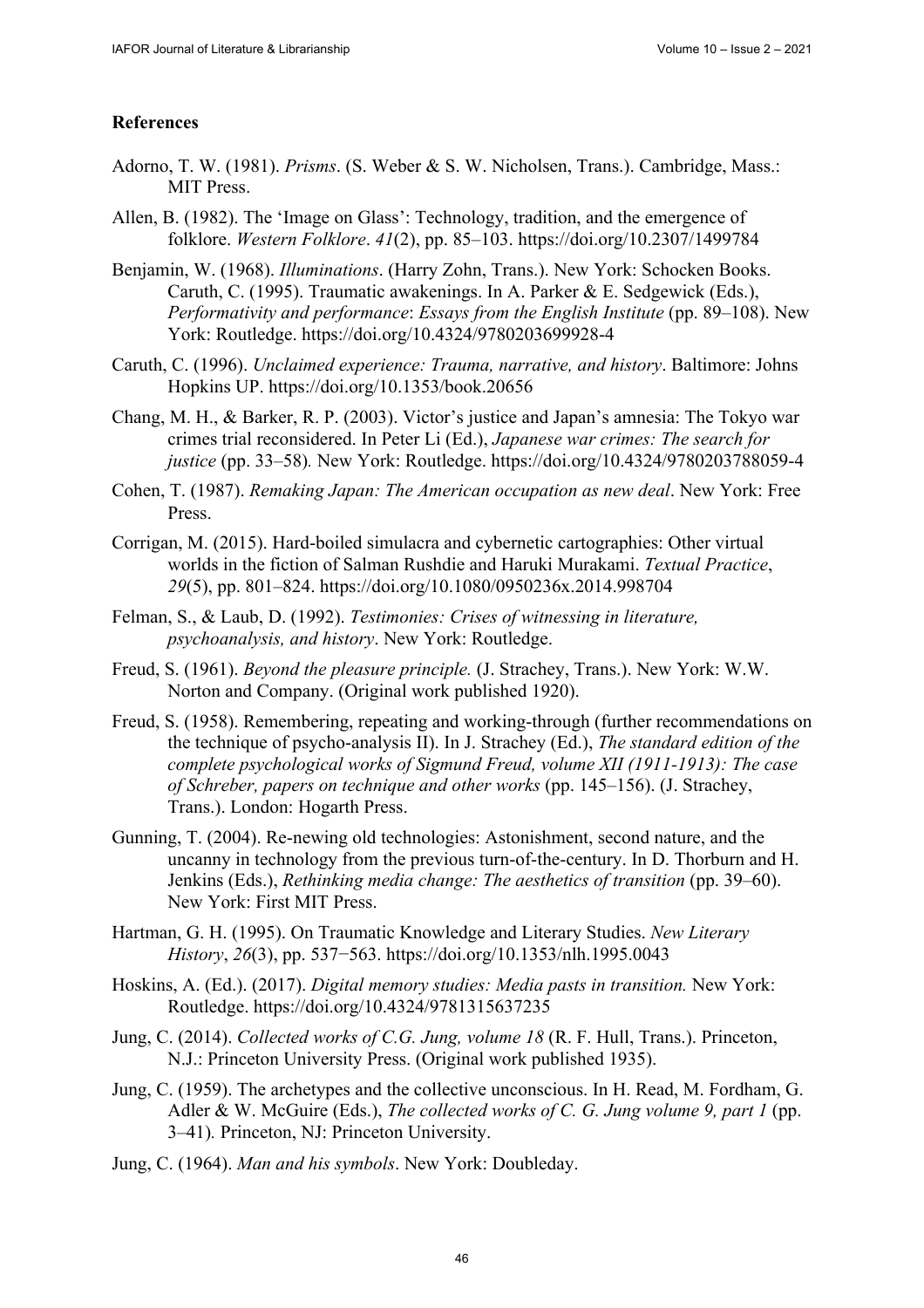- Karashima, D. (2020). *Who we're reading when we're reading Murakami* [eBook edition]. New York: Soft Skull Press.
- Landsberg, A. (2004). *Prosthetic memory: the transformation of American remembrance in the age of mass culture*. New York: Columbia University Press.
- Law, R. W. (2019). *Transnational Nazism: Ideology and culture in German-Japanese relations 1919–1936*. Cambridge: Cambridge University Press.<https://doi.org/10.1017/9781108565714>
- Lee, J. (2018). Yasukuni and Hiroshima in clash? War and peace museums in contemporary Japan. *Pacific Focus*, *33*(1), pp. 5–33. <https://doi.org/10.1111/pafo.12109>
- Leys, R. (2000). *Trauma: A genealogy*. Chicago: The University of Chicago Press.<https://doi.org/10.7208/chicago/9780226477541.001.0001>
- Luckhurst, R. (2005). *Science fiction.* Cambridge: Polity Press.
- Luckhurst, R. (2008). *The Trauma Question*. London: Routledge. <https://doi.org/10.4324/9780203607305>
- Lury, C. (1998). *Prosthetic culture: Photography, memory and identity.* New York: Routledge. 1998.<https://doi.org/10.4324/9780203425251>
- Micale, M. & Lerner, P. (Eds.). (2001). *Traumatic pasts: History, psychiatry and trauma in the Modern Age 1870-1930.* Cambridge: Cambridge University Press. <https://doi.org/10.1017/cbo9780511529252>
- Murakami, H. (1997). *The wind-up bird chronicle.* New York: Vintage.
- Murakami, H. (2000). *Norwegian wood.* London: Vintage.
- Murakami, H. (2003). *Underground*. (A. Birnbaum & P. Gabriel, Trans.). New York: Vintage.
- Murakami, H. (2011a). *Hard-boiled wonderland and the end of the world.* (A. Birnbaum, Trans). New York: Random House, 2011. (Original work published 1985)
- Murakami, H. (2011b). Speaking as an unrealistic dreamer: Speech by Murakami on the occasion of receiving the International Catalunya Prize. *Asia Pacific Journal: Japan Focus, 9*(29).
- Murakami, H. (2014). *Colorless Tsukuru Tazaki and his years of pilgrimage*. London: Random House.
- Napier, S. J. (1995). *The fantastic in modern Japanese literature: the subversion of modernity.* London: Routledge. <https://doi.org/10.4324/9780203974636>
- Ogura, Toyofumi. (2001). *Letters from the end of the world*. (K. Murakami & S. Fujii, Trans.). New York: Kondansha America, Inc. (Original work published 1948).
- Oxford University Press. (n.d.) Historiography. *Oxford Reference online*. Retrieved December 05, 2021, from <https://www.oxfordreference.com/view/10.1093/acref/9780199532919.001.0001/acre> f-9780199532919-e-324?rskey=CXVQM5&result=2
- Phillips, D. (2007) 'Trauma ek Pronoias' in Athenian law. *The Journal of Hellenic Studies, 127,* pp. 74–105. <https://doi.org/10.1017/s0075426900001622>